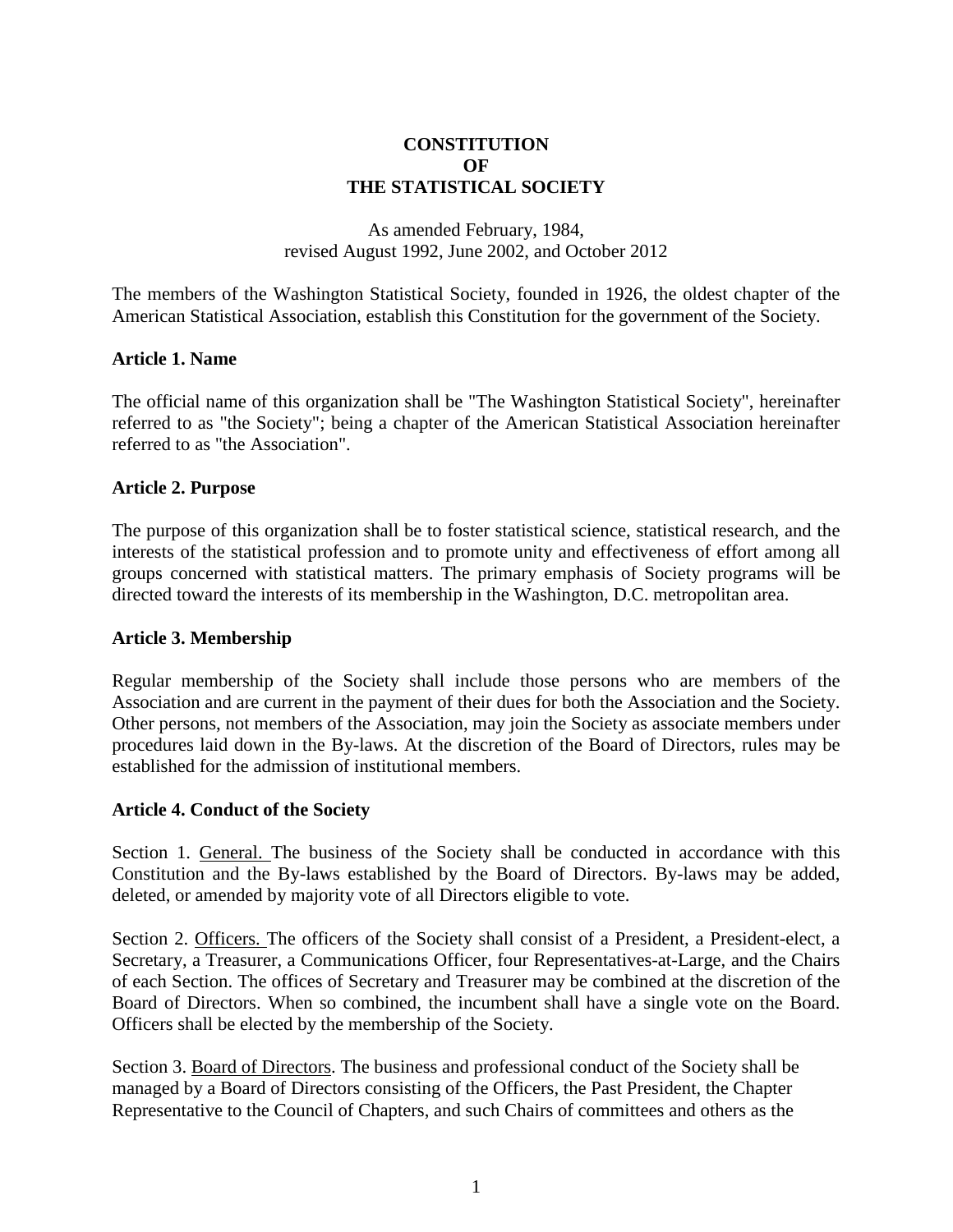President shall appoint with the advice of the Board. The officers, Past President, and Chapter Representative shall have votes on the Board.

Section 4. Duties of the Board of Directors. Meetings of the Board of Directors shall be called by the President, or a representative designated by the President, or upon written petition of at least two-thirds of the Directors eligible to vote. The President, or the representative designated by the President, shall preside over meetings of the Board, and four Directors eligible to vote shall constitute a quorum. Unless otherwise specified in this Constitution, a majority vote of voting Board members present in quorum shall carry. The responsibilities of the Board, which may be delegated at its discretion to one or more committees, shall include the establishment of broad programs of operation of the Society, the planning of the regular meetings of the Society, the planning of such other activities as the Society may undertake, and the making of appropriate arrangements for informing persons interested in membership concerning the activities of the Society and the Association. The President, or a representative designated by the President, shall preside at meetings of the Society.

Section 5. Term of Office. The term of office of the President and President-elect shall be one fiscal year. The President-elect upon completing one year in office as Vice President shall automatically succeed the President in office at the termination of the fiscal year. The President, upon completing one year as President, shall serve one year as Past President. The four Representatives-at-Large shall serve staggered two-year terms with two persons elected each year. The terms of office of the Secretary, the Treasurer, and the Communications Officer shall be two years. The Secretary shall be elected in a year ending in an odd digit. The Treasurer and Communications Officer shall be elected in a year ending in an even digit. All terms of office shall start on July 1 following the election.

The Chapter Representative shall serve a three-year term defined on a calendar year basis. The Chapter Representative shall serve on the Society's Board of Directors during their tenure and shall not hold the position of District Vice Chair on the Council of Chapters Governing Board at the same time.

Section 6. Precedence. The order of precedence for the office of President shall be President, Vice President, Secretary, Treasurer, Communications Officer. The Board of Directors may fill a vacancy occurring during the term of an elective office by majority vote of all remaining Directors eligible to vote.

Section 7. Annual Joint Meeting of the Boards. An Annual Joint Meeting of the outgoing and incoming Board of Directors shall be held as soon after elections as feasible, but not later than one month after the end of the fiscal year. A quorum for the Annual Joint Meeting shall consist of quorums for both the outgoing and incoming Board of Directors. Voting members of each Board are eligible to vote at the Joint Meeting. Individuals who are voting members of both Boards shall have two votes and shall be counted towards both quorums.

Section 8. Annual Reports. An annual report of the broad program and the detailed activities of the Society during the year shall be prepared by the outgoing President covering his/her term of office. Results of elections shall be included in the President's annual report. An annual report on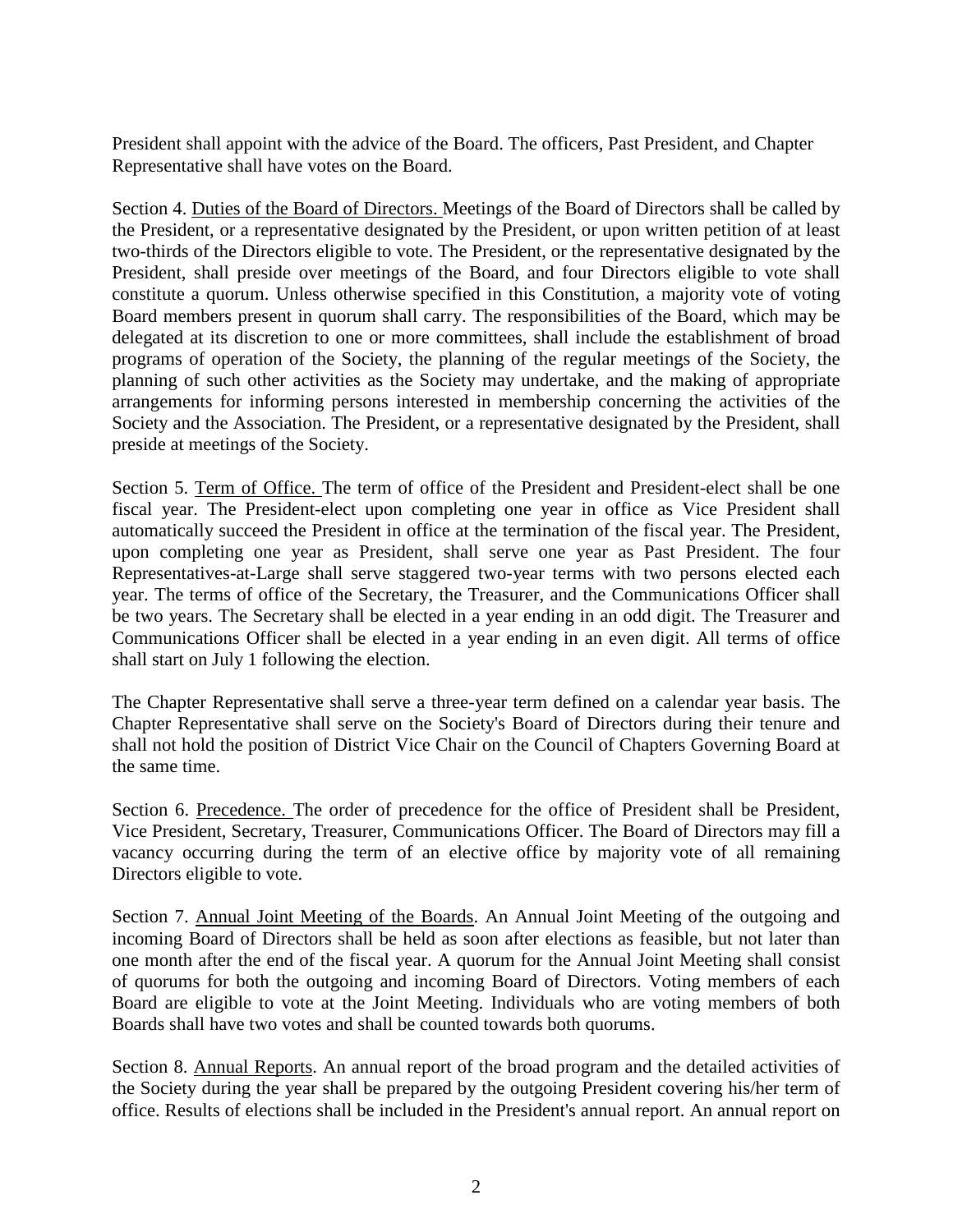the finances of the Society and the activities of the Treasurer shall be prepared by the Treasurer and incorporated in the President's annual report. After approval of the President's report by the outgoing Board of Directors, the report shall be distributed by mail to the members of the Society.

# **Article 5. Elections**

Section 1. Elective and Appointive Officers. The positions of President-elect, Secretary, Communications Officer, Treasurer, and Representatives-at-Large shall be filled by election with the selection to be made by majority vote of Society members casting votes by mail ballot. The appointed members of the Board and the Chairs of other Committees established by the Board shall be appointed by the President for terms of not more than one year. Election of the Chapter Representative shall be governed by the Association. Chapter Representatives may be elected or appointed.

The President, Secretary, Treasurer, Communications Officer, and Chapter Representative must be Full members of the Association.

Section 2. Nominations. Candidates for elective offices shall be proposed by a Nominating and Elections Committee appointed by the President with the advice of the Board. The report of the Nominating and Elections Committee shall be presented to the Society at least one month prior to mail balloting. Candidates other than those proposed by the Nominating and Elections Committee may be nominated by petition of at least 2 percent of the members of the Society, provided the petition is received by the Nominating and Elections Committee at least two weeks before mail balloting. Names of candidates proposed by petition shall be sent to all members of the Society along with the report of the Nominating and Elections Committee.

All nominees submitted to the members of the Society for election must satisfy the Association membership requirements listed in Article 5, Section 1.

Section 3. Balloting. Balloting shall be by mail and under the supervision of the Nominating and Elections Committee, with the assistance of such other officers and staff as this Committee might designate. The candidates for Representatives-at-Large of the Board of Directors who receive the most votes shall be deemed to have been elected. All regular members of the Society in good standing on March 31 shall be eligible to vote. Tie votes shall be resolved by majority vote of all Directors eligible to vote.

# **Article 6. General Business**

There shall be at least one meeting a year of the Society at which the announced agenda shall provide time for discussion of the business of the Society. Voting on issues requiring Society member approval shall be conducted by mail.

# **Article 7. Amendments**

Amendments to this Constitution may be proposed by the membership of the Society at a general